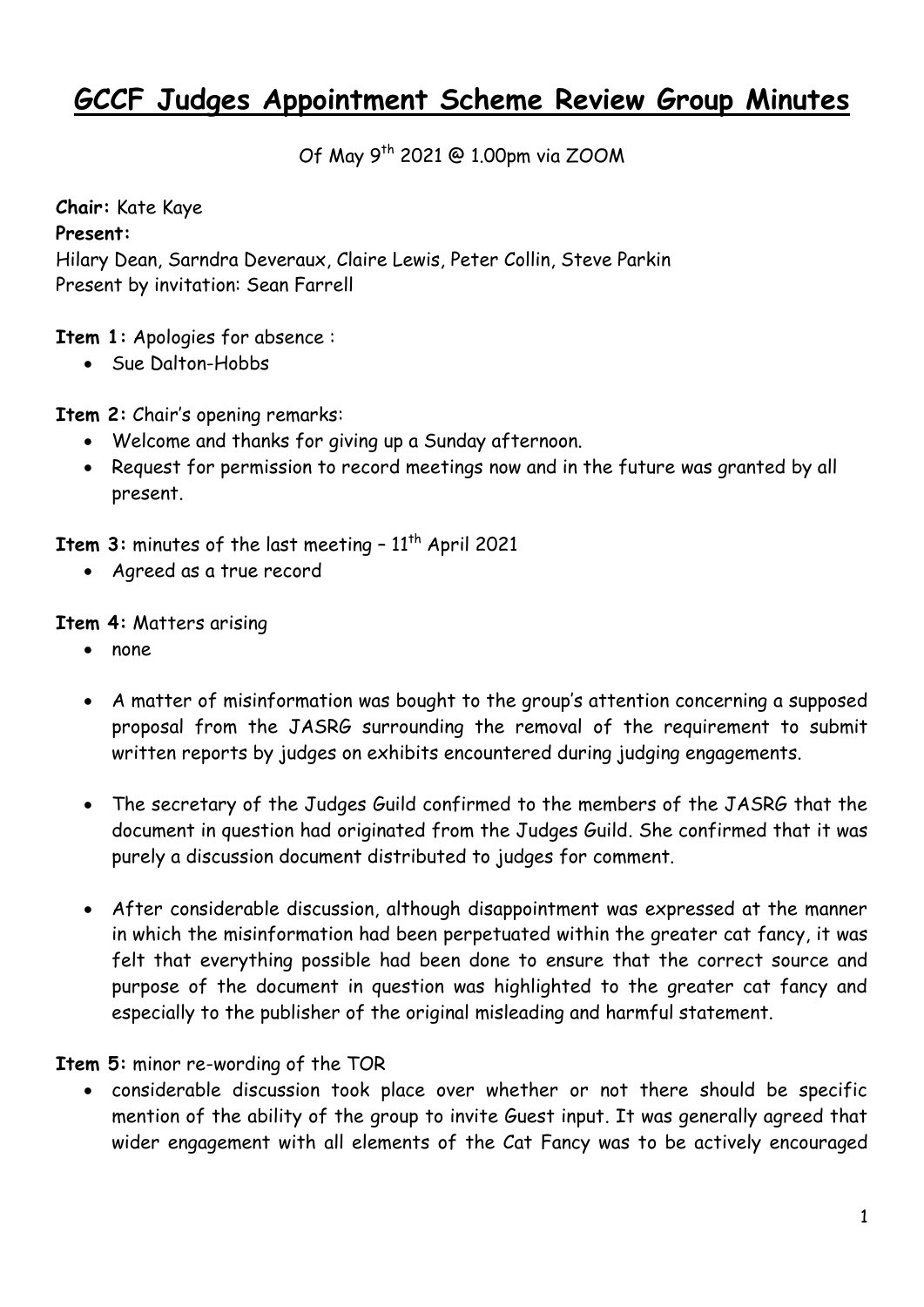but it would be more efficient to have any submissions from either individual's, clubs or any other interested parties in writing either via snail mail, email, or video.

**Item 6**: further rewording prior to submission of item 14 AJS.

The notice for a change to clause 14 (Process) of AJS as requested by the Board (December 2020). It was agreed that the current wording of this clause would be supplemented with the inclusion of the wording in red text and that it and the rationale would be sent to the Board for prior to going to Council for approval:

 *14) Judge a minimum of 3 certificate classes from either, their book or that of the tutor judge, containing the breed with accompanying tutorials on those classes with*  full judges of the breed and demonstrate learning by written submission of learning *points covered- on the relevant forms provided. Further tutorials with exhibits not in title classes is acceptable and welcome but not mandatory.* 

Rationale:

 To ensure clarity to all concerned from where exhibits used for tutorials at shows may be selected (as requested by the Board)

### **Action: CMK to submit to JL for Board attention prior to going to Council.**

Resubmission of proposed wording to clause 9.

"No minimum time requirement before applying to have Full Judge status confirmed"

There had been a suggestion that the following sentence could be added to clause 14 - All FJ(P)s must provide evidence that they have judged an adequate spread of cats of the appropriate breed prior to applying for promotion - however after discussion it was decided that it would be more efficient to look at a rewording with especial emphasis on the what or who determines "adequate" or is there a better way of phrasing this? It was also felt that this would be better to treat the issue as an entity in its own right.

Rationale:

 To ensure that a BAC could feel that any FJ(P) applying for promotion to FJ status has had sufficient experience prior to applying but no change should allow a BAC being able to unjustifiably "hold back" a judge.

#### **Action: HD/CMK to redraft for discussion at next scheduled meeting**

**Item 7**: reaching out to the Cat Fancy

GCCF website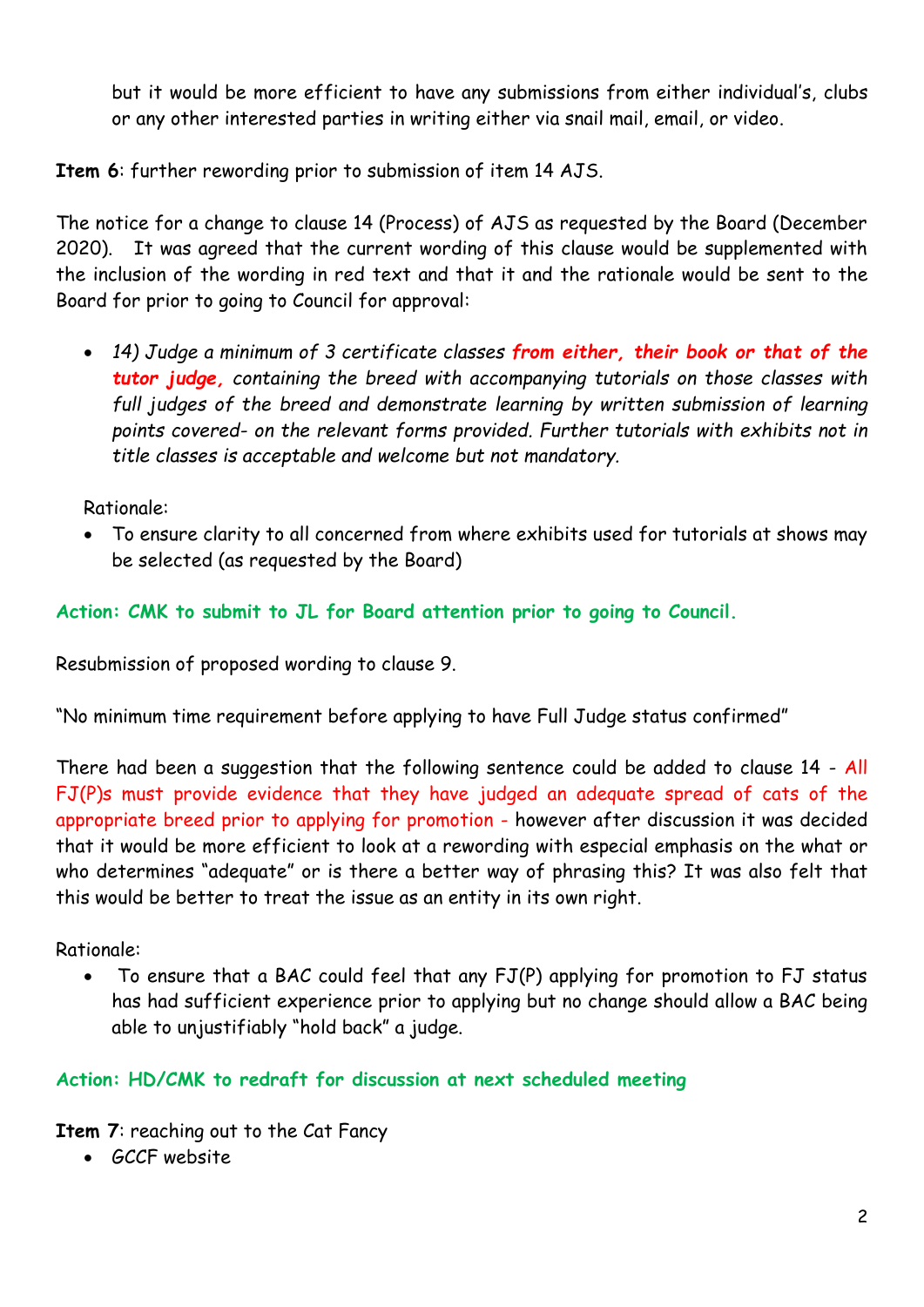SF has no objection to being copied in (for information) on any request for paperwork – minutes etc. from the group, to be published on the GCCF website.

It was confirmed that items such as agenda/minutes are purely the responsibility of the group however a proposal for change would need to go via the Board and/or an affiliated group or club of GCCF to Council. Unaffiliated groups such as SNAP/2110 do not have the ability to submit proposals to either the Board or Council.

It was felt that confirmation from the Board on the legitimacy of the JASRG would be appreciated.

• Facebook

The chair confirmed that the Facebook Group set up in 2014 was still in existence but after much discussion it was decided not to pursue reopening it at this point in time due to its limitations as a means of communication as not all interested parties used Facebook.

 Guest input via invitation This had been discussed at length under the discussions on the TOR.

**Item 8:** Consideration of what had been discussed previously and what next.

Training via Grand groups

It was agreed that this was the way forward however they would need an excellent chair and secretary to deal with the resultant work which would be key in such an approach.

It needed to be borne in mind that all BACs had two major roles – the training and overseeing of all judges and the breed specifics such as SOP and breeding and registration policies. Therefore, BACs would continue to function as is but then there would be an over reaching group – a super BAC - that one representative from each BAC would attend to discuss the candidates.

Prior to Covid, Peter and Hilary were working on looking to undertake a trial with one of "her" BAC's using this type of approach. Hilary has a blue-plan of this trial idea that she will distribute to the members. Given the advent of ZOOM these meetings should be a lot easier to arrange and manage.

SP raised the issue of those breeds that are rarely seen that could be used to hold back a PJ however it was pointed out that a precedent in such a case had already been set with the AJS and therefore this approach could also be used when looking at PJ's. Seminars could be of great importance in these cases and attendance should be more formalised.

There was considerable discussion on the interpretation on the format and expectations of tutorials by individuals. This conversation led on to the discussion as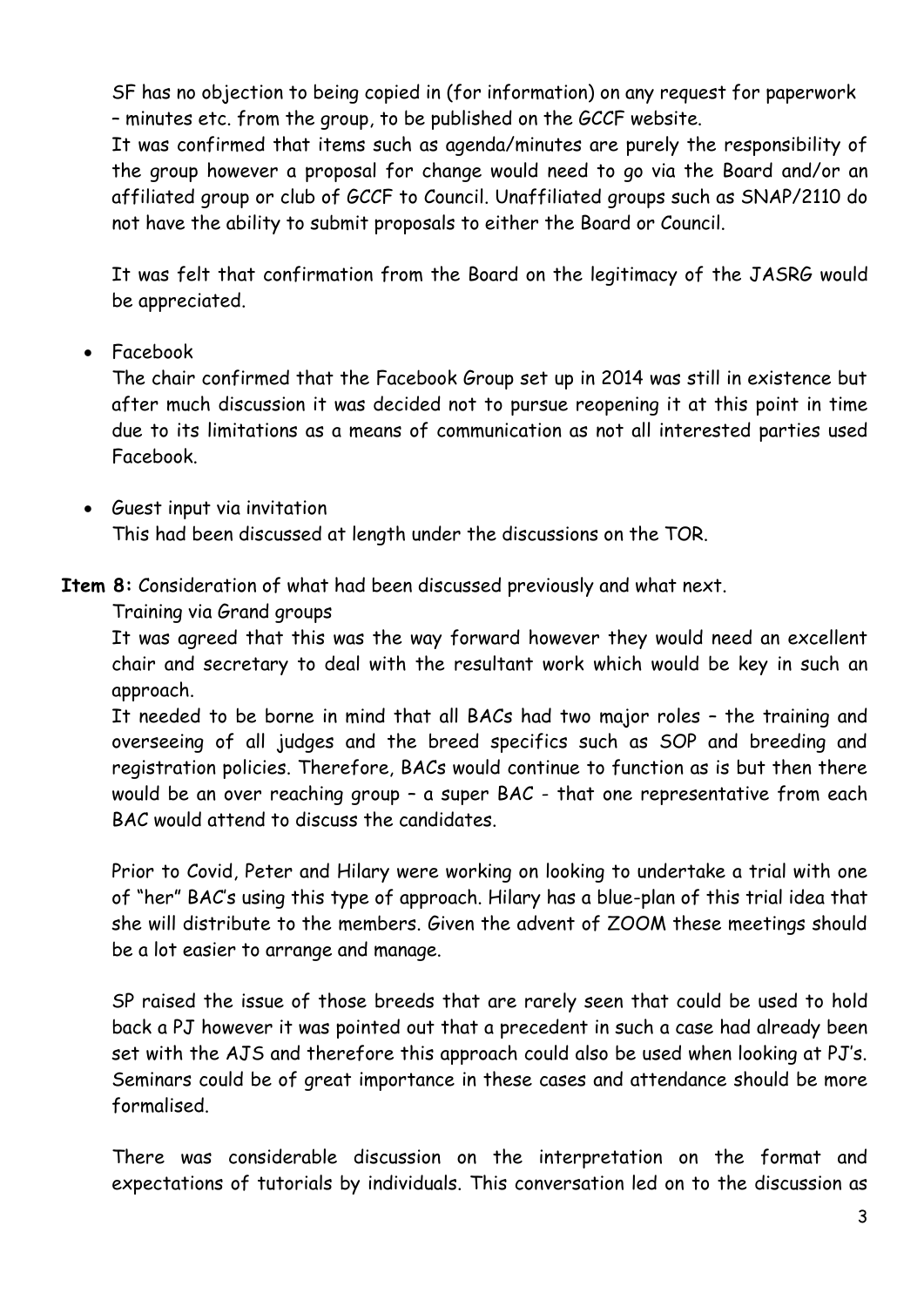to the need to sort out what constitutes the processes a candidate has to go through to become a Full judge before the discussion closes down on the minutiae of how that process takes place.

There was a general consensus of opinion that BAC's had to be far more proactive and responsible for ensuring that they supply the relevant breed specific information and guidance through judging/breed guides that PJ's could access and Tutor judges use in the discussions with PJ's.

There is currently a perceived conception that personalities often have considerable influence in determining the success a candidate so any changed system of training needs to address this. One way of overcoming much of this could be via a multichoice, on line test wherein a certain pass percentage is set and could be taken more than once if required. The BACs could be integral in developing any questions concerning their breed SOP/registration or breeding policies and elements such as genetics/health issues could be included. It was also felt that other forms of multimedia, such as virtual seminars could also be useful tools for training.

**Action: all members to think through what they perceive as the "process" for discussion at the next meeting.**

#### **Item 9:** consideration of:

There was some confusion on exactly what the query was. All first time PJ's initially apply to one list and they can not apply to another list until they become FJ on that original list. However, these days people tend to be involved in more than one breed - so should this be reconsidered?

It was thought that it would be worth considering the "Grand BAC Footprint" within the stewarding scheme as a way to improve and link a steward's move towards becoming a PJ.

There was then some discussion on further changes to the stewarding scheme to improve the move to becoming a PJ. One idea had been previously discussed was that the GCCF steward qualification was still important but that once a steward had got their qualification, they could apply directly to a BAC for PJ status if they wished to go down that route.

**Action: HD to circulate the current documentation relevant to the stewarding scheme as is presently.**

#### **Item 10:** AOB

- SF express thanks for his inclusion today which has really enlightened him to the work of the group.
- None